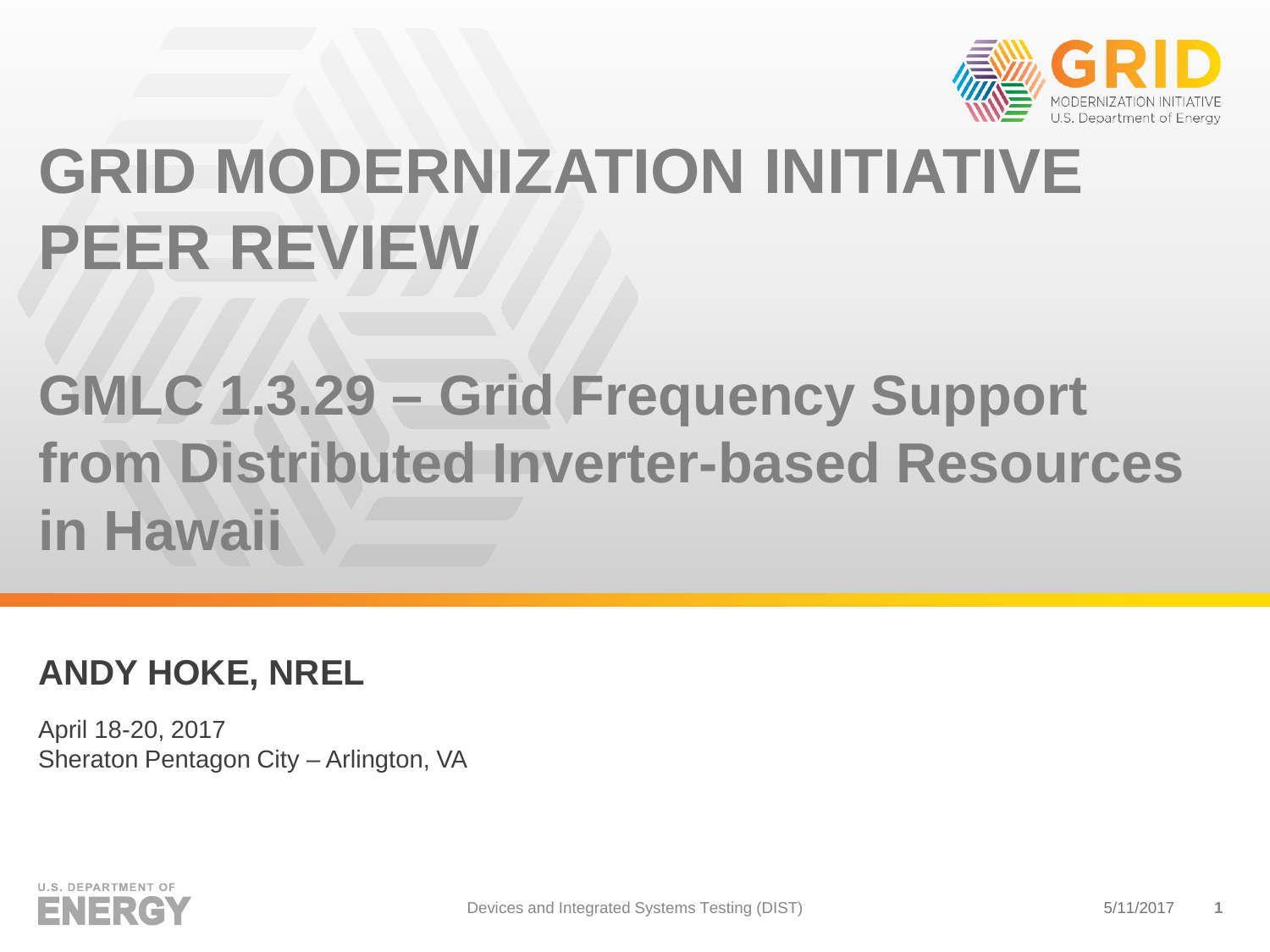**Grid Frequency Support from Distributed Inverter-based Resources in Hawaii (1.3.29) High Level Summary**



#### *Project Description*

Work with the Hawaiian Electric Companies (HECO) to investigate, develop, and validate ways that distributed PV and storage can support grid frequency stability on the fastest time scale (starting within a few line cycles of a frequency event).

#### *Value Proposition*

- Can DERs reliably and autonomously support grid frequency in very high renewable penetration scenarios, and what are the challenges involved?
- In a SunShot future with low levels of synchronous generation, conventional methods of stabilizing grid frequency may no longer be adequate

### *Project Objectives*

- $\checkmark$  Enable distributed PV and storage inverters to support grid frequency starting a few AC line cycles after the appearance of a frequency event.
- $\checkmark$  Characterize frequency support capabilities of existing inverters.
- $\checkmark$  Validate DER frequency support via conventional simulation (PSSE), hybrid T&D simulation, and power hardware-inthe-loop testing.
- $\checkmark$  Recommend DER frequency control strategies to HECO.
- Develop new models and modeling methods for DER frequency support functions.

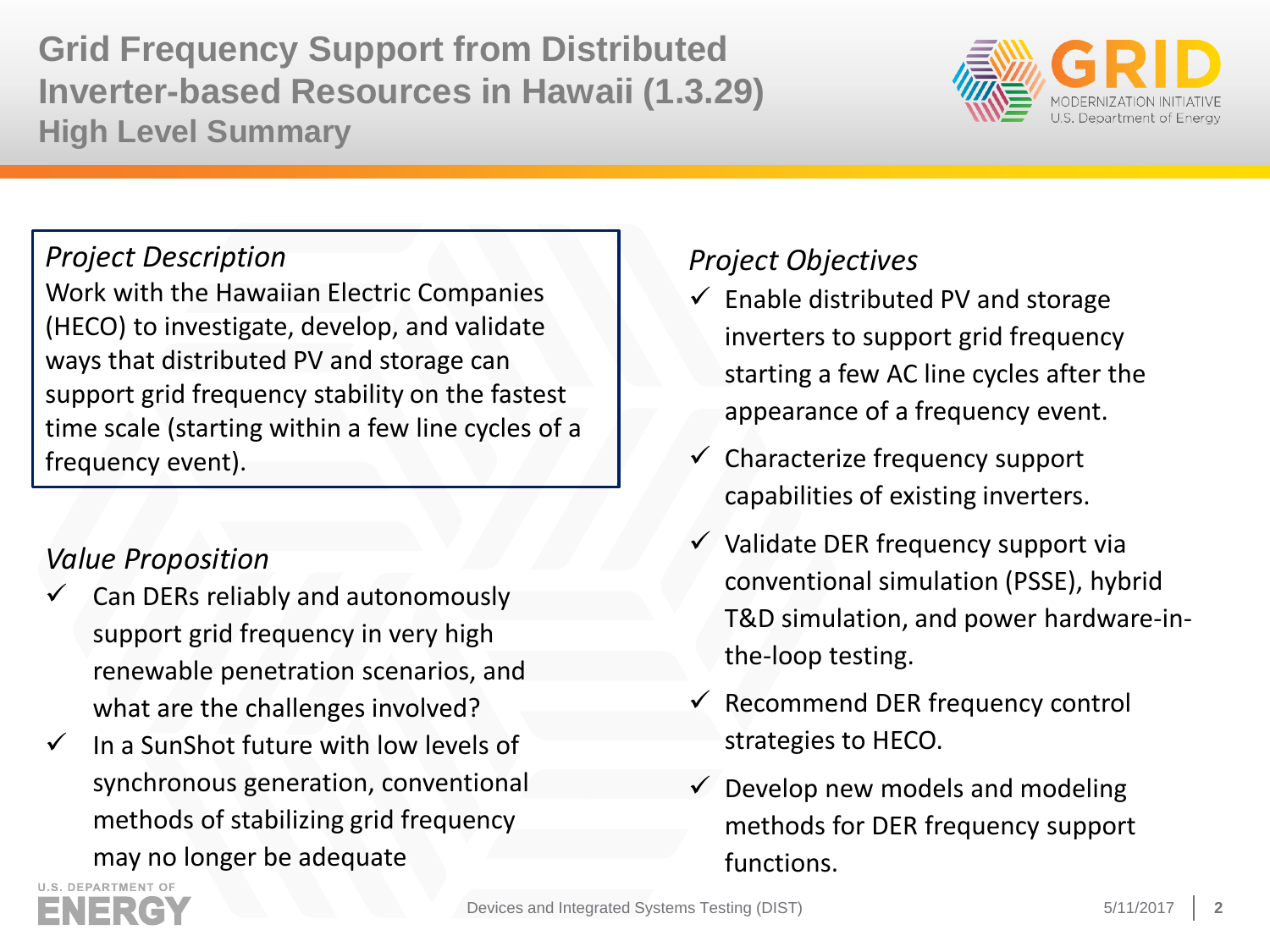# **1.3.29 – DER Frequency Support for Hawaii Project Team**



## *Project Participants and Roles*

**NREL** – Overall lead; hardware testing including PHIL; controls; hybrid T&D simulation; field deployment

**SNL** – Bulk power system simulation

**HECO** – Support modeling and simulation; field deployment

**Enphase Energy** and **Fronius USA** – Supply test and field hardware and technical support

**FIGII** and **Energy Excelerator** – Advisory

| <b>PROJECT FUNDING</b> |               |               |           |  |
|------------------------|---------------|---------------|-----------|--|
| Lab                    | <b>FY16\$</b> | <b>FY17\$</b> | Lab Total |  |
| <b>NREL</b>            | \$510k        | \$180k        | \$690k    |  |
| <b>SNL</b>             | \$300k        |               | \$300k    |  |
| Total                  | \$810k        | \$180k        | \$990k    |  |

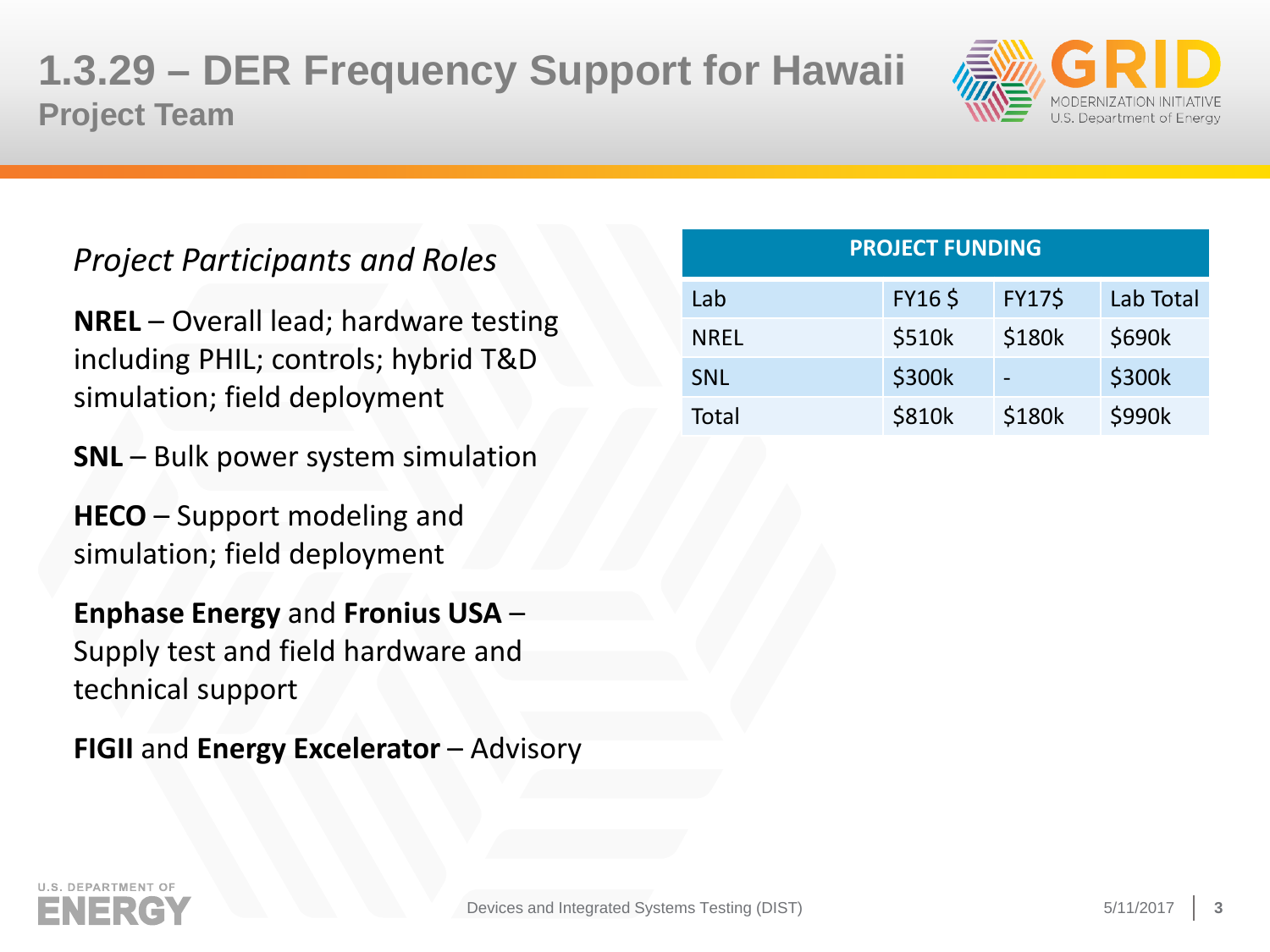# **1.3.29 – DER Frequency Support for Hawaii Relationship to Grid Modernization MYPP**



Directly aligns with 3 of 4 activities in the DIST area:

- 2.1 Develop advanced power electronics, ESSs
- 2.3 Build capabilities, test and validate devices
- 2.4 Conduct multi-scale systems integration Indirectly impacts the 4th DIST activity:
- 2.2 Develop standards and test procedures

Also aligns with several activities in other areas:

- 4.2 Develop coordinated system controls
- 5.2 Develop tools for improving reliability
- 7.1 Provide technical assistance to states



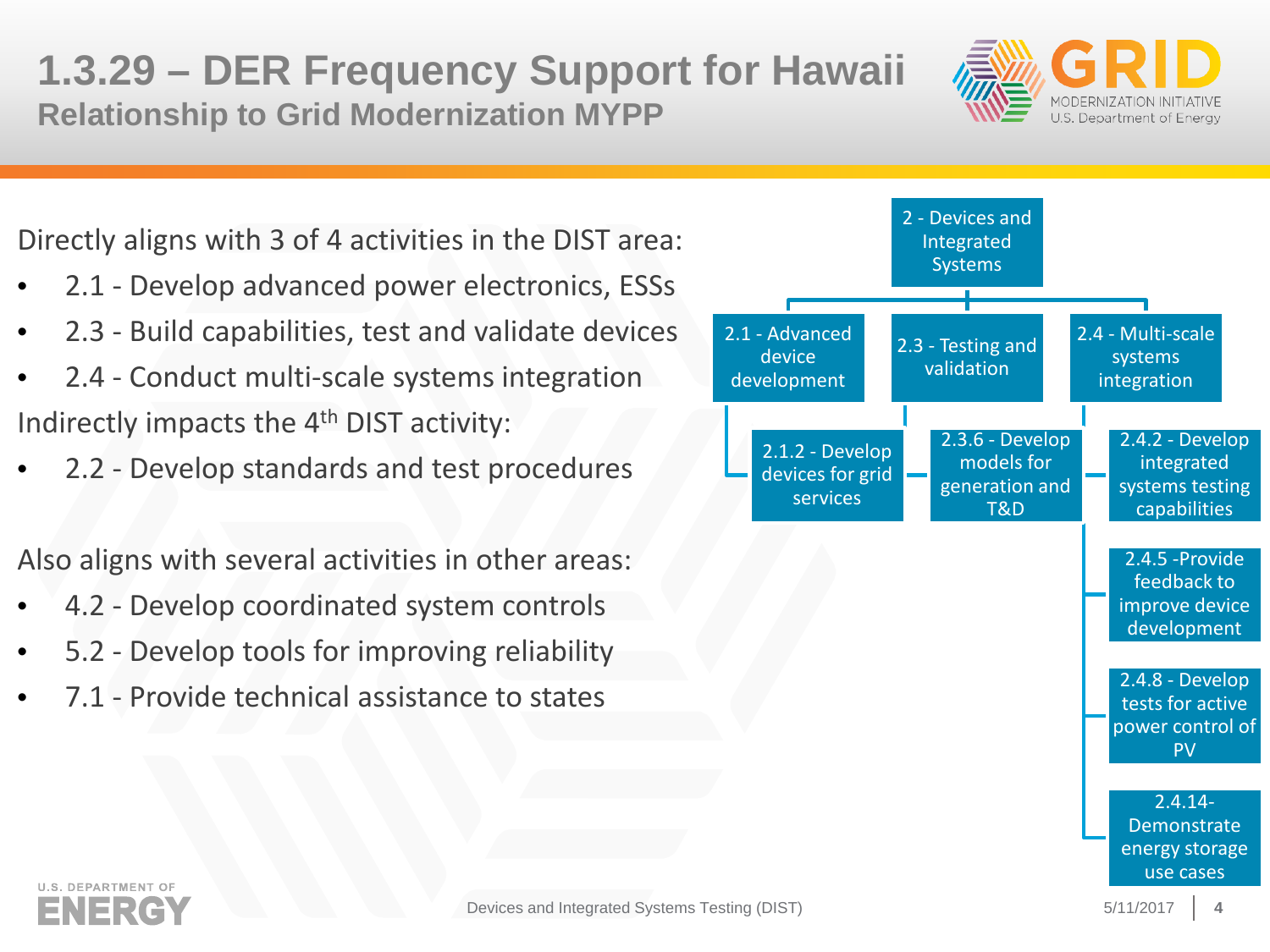

| <b>Task</b>                                | <b>Subtask</b>                                        |  |
|--------------------------------------------|-------------------------------------------------------|--|
| 1 - Bulk system modeling and<br>simulation | a) PSSE model development                             |  |
|                                            | b) Parametric study of bulk system                    |  |
|                                            | c) Power balancing and reserve requirement modeling   |  |
|                                            | a) Hybrid time-domain system model development        |  |
|                                            | b) Inverter model development/validation              |  |
| 2 - Time domain modeling, simulation,      | c) Inverter controls development                      |  |
| and controls development                   | d) Simulate and compare control methods               |  |
|                                            | e) Implement/upgrade controls in vendor firmware      |  |
|                                            | f) Real-time PHIL model development                   |  |
|                                            | a) Open loop inverter hardware testing                |  |
| 3 - Hardware testing including PHIL        | b) PHIL validation of frequency supportive hardware   |  |
|                                            | c) PHIL validation of side-effect mitigation          |  |
| 4 - Field testing and demonstration        | a) Field test bed planning and installation           |  |
|                                            | b) Field hardware demonstration                       |  |
|                                            | c) Compare field results to lab tests and simulations |  |
|                                            | a) Establish TRC and obtain TRC feedback              |  |
| 5 - TRC and reporting                      | b) Final summary report                               |  |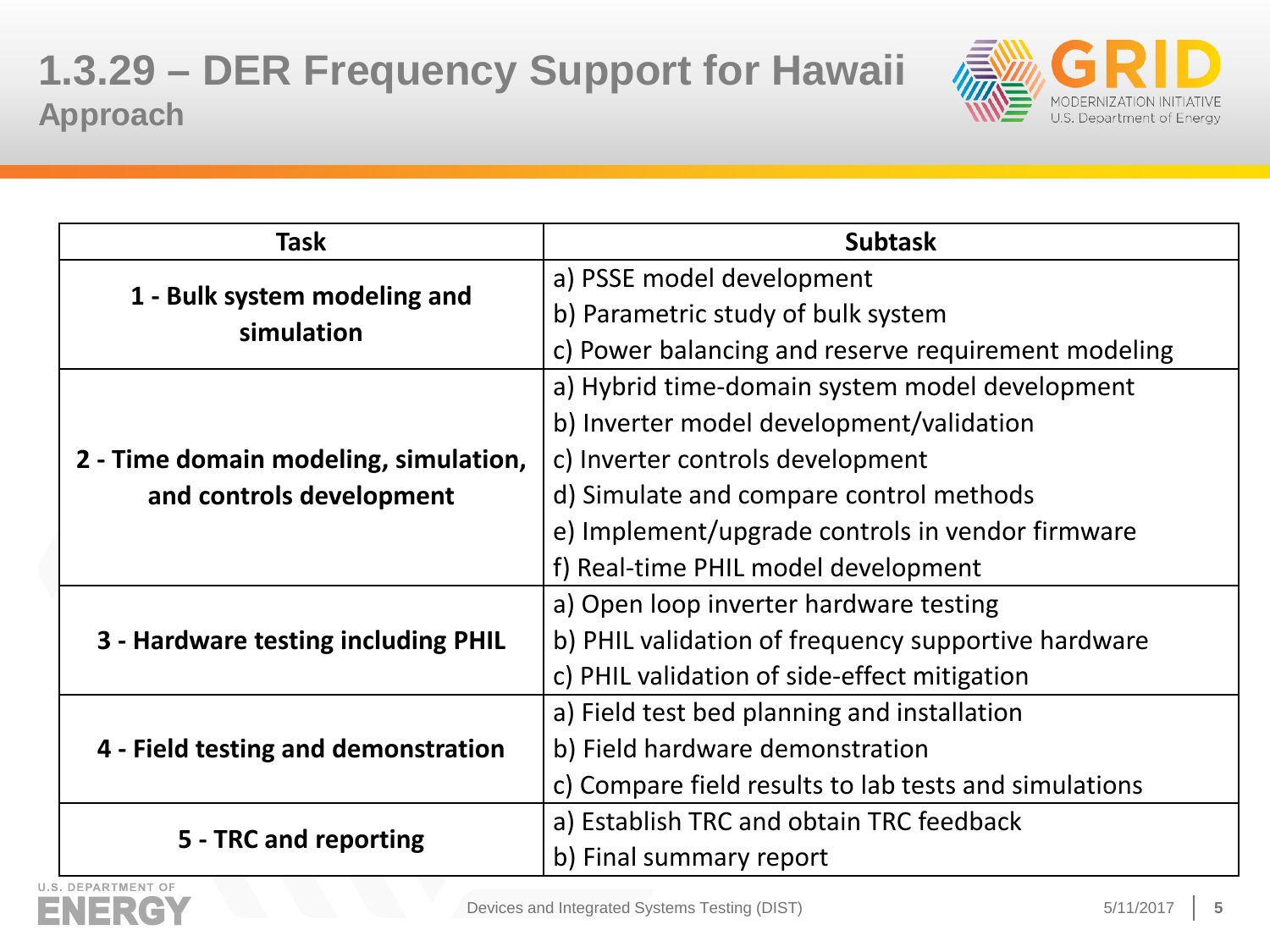

| Milestone (FY16-FY17)*                                                                                                                    | <b>Status</b>                                         | <b>Due Date</b>   |
|-------------------------------------------------------------------------------------------------------------------------------------------|-------------------------------------------------------|-------------------|
| 1.4 - Simulations contrasting Oahu grid response to<br>various control methods (homogeneous control<br>implementation scenarios) complete | Complete                                              | March 31,<br>2017 |
| 2.4 - Prototype inverter controls for improved DER<br>frequency support developed                                                         | Complete                                              | March 31,<br>2017 |
| 3.4 - Initial results from PHIL testing of second inverter<br>agree with pure simulation                                                  | Complete                                              | March 31,<br>2017 |
| 4.4 - Field installation of all inverters at HECO site<br>complete                                                                        | In progress.<br>Delayed due to<br>subcontract issues. | March 31,<br>2017 |
| 5.4 - Progress report delivered to TRC for review                                                                                         | Complete                                              | March 31,<br>2017 |

\*Project includes 30 milestones (5 per quarter). Only FY17 Q2 milestones are shown here due to space/time constraints.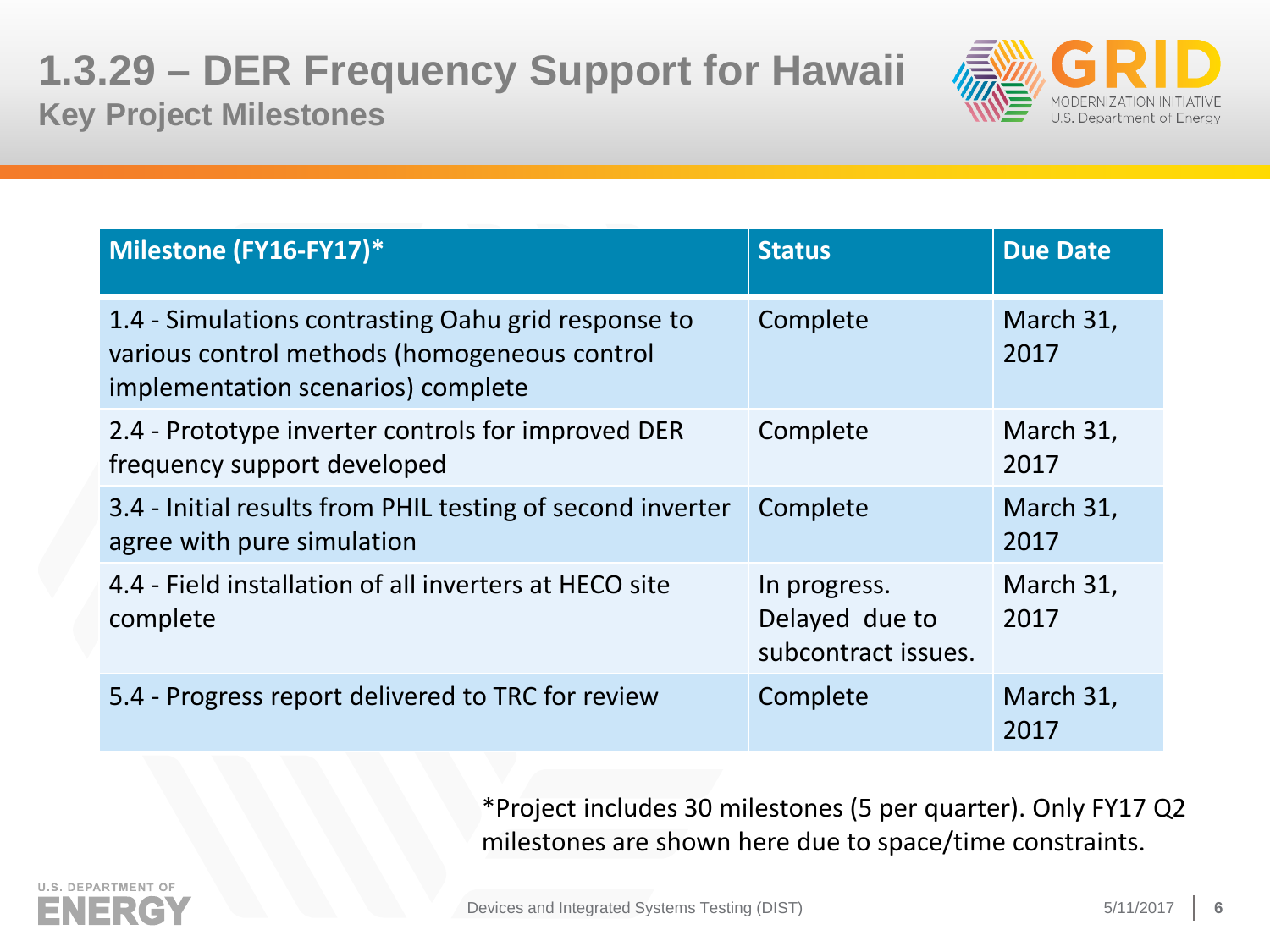# **1.3.29 – DER Frequency Support for Hawaii Accomplishments to Date**



## *Technical finding:*

- As inverter-coupled generation displaces synchronous generation, **generator inertia must be replaced with other** *very fast*  **frequency support services**
- Exact response time varies by system; Oahu needs sub-second response
- Experiments and simulations confirm PV and storage inverters can provide sufficiently fast support
- Speed of response is faster than currently envisioned for mainland U.S. – concerns about unintended interactions with sync gen (e.g. SSTI, inter-area oscillations)
- Based on input from this project, Draft IEEE Standard P1547 modified to allow sub-second frequency droop.

#### **2019 Oahu overfreq event with varying f-W response times. (Green = 1 s response)**



#### **Excerpt from IEEE P1547 (to ballot May 2017)**

IEEE Standard for Interconnection and Interoperability of Distributed Energy Resources with Associated Electric Power **Systems Interfaces** 

#### Table 25-Parameters of frequency-droop (frequency/power) operation for DER of Category I, Category II, and Category III

|                                    | Ranges of adjustability c |                 | Default settings <sup>a</sup> |                   |             |                     |
|------------------------------------|---------------------------|-----------------|-------------------------------|-------------------|-------------|---------------------|
| <b>Parameter</b>                   | <b>Category I</b>         | Category II     | <b>Category III</b>           | <b>Category I</b> | Category II | <b>Category III</b> |
| dbor, dbur<br>(Hz)                 | $0.017b - 1.0$            | $0.017^b - 1.0$ | $0.017^b - 1.0$               | 0.036             | 0.036       | 0.036               |
| kof, kuf                           | $0.03 - 0.05$             | $0.03 - 0.05$   | $0.02 - 0.05$                 | 0.05              | 0.05        | 0.05                |
| Tresponse<br>(small-signal)<br>(s) | $1 - 10$                  | $1 - 10$        | $0.2 - 10$                    |                   |             |                     |

#### Allows responses as fast as 0.2 seconds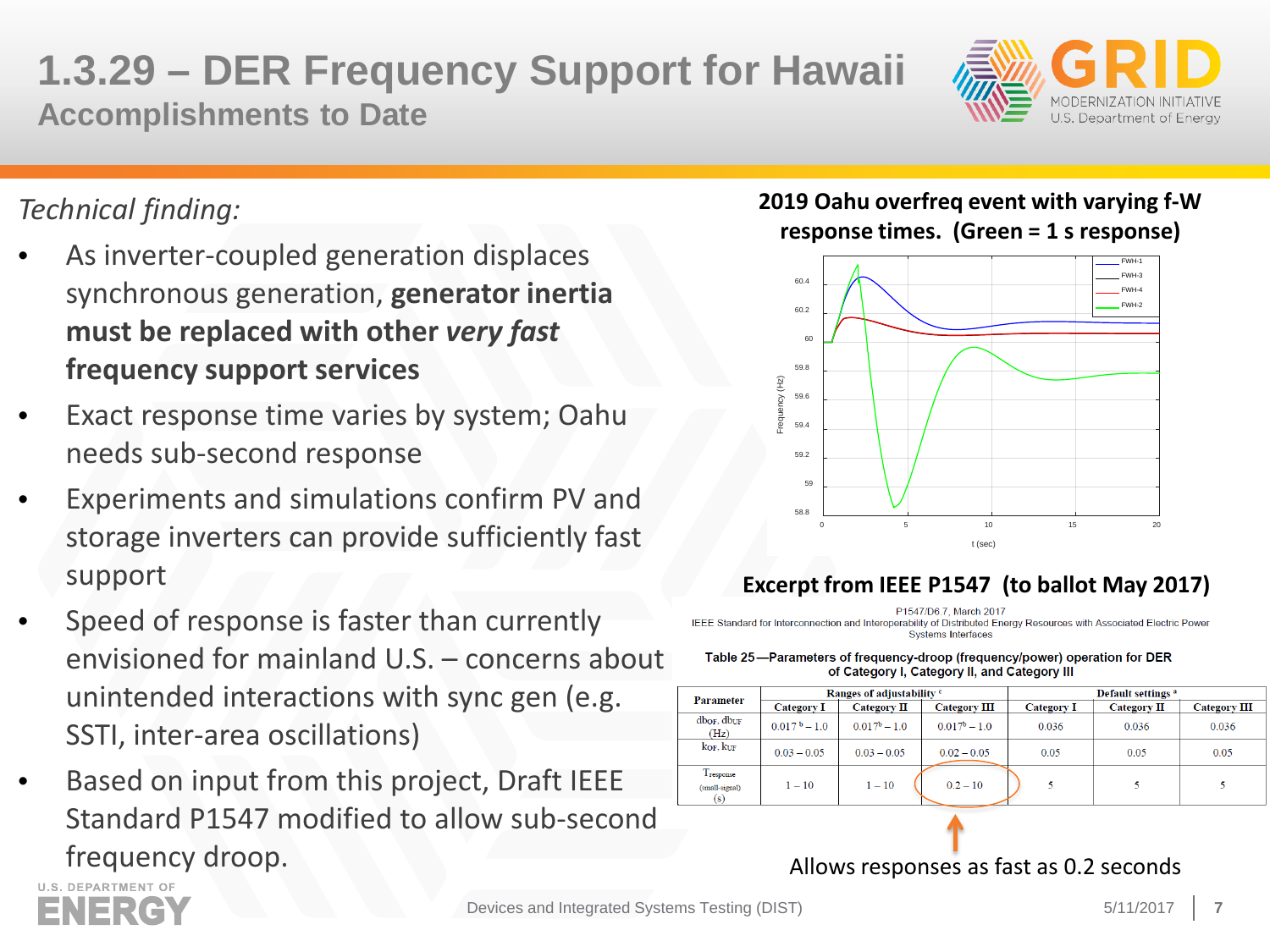# **1.3.29 – DER Frequency Support for Hawaii Accomplishments to Date**



### *Publications:*

- [1] A. Hoke, M. Shirazi, S. Chakraborty, E. Muljadi, D. Maksimovic, "Rapid Active Power Control of Photovoltaic Systems for Grid Frequency Support," *IEEE Journal of Emerging and Selected Topics in Power Electronics,* 2017
	- Method for estimating the presently available power from a PV array
	- Method for controlling the active power of a PV system accurately and rapidly (within 2-4 cycles)
- [2] M. Elkhatib, J. Neely, J. Johnson, "Evaluation of Fast-Frequency Support Functions in High Penetration Isolated Power Systems," *IEEE Photovoltaics Specialists Conference*, 2017
	- Comparison of PV droop parameters using PSS/E model of future Oahu power system
	- User-defined model of frequency-responsive PV



#### **3-D lookup table for rapid APC of PV [1]**



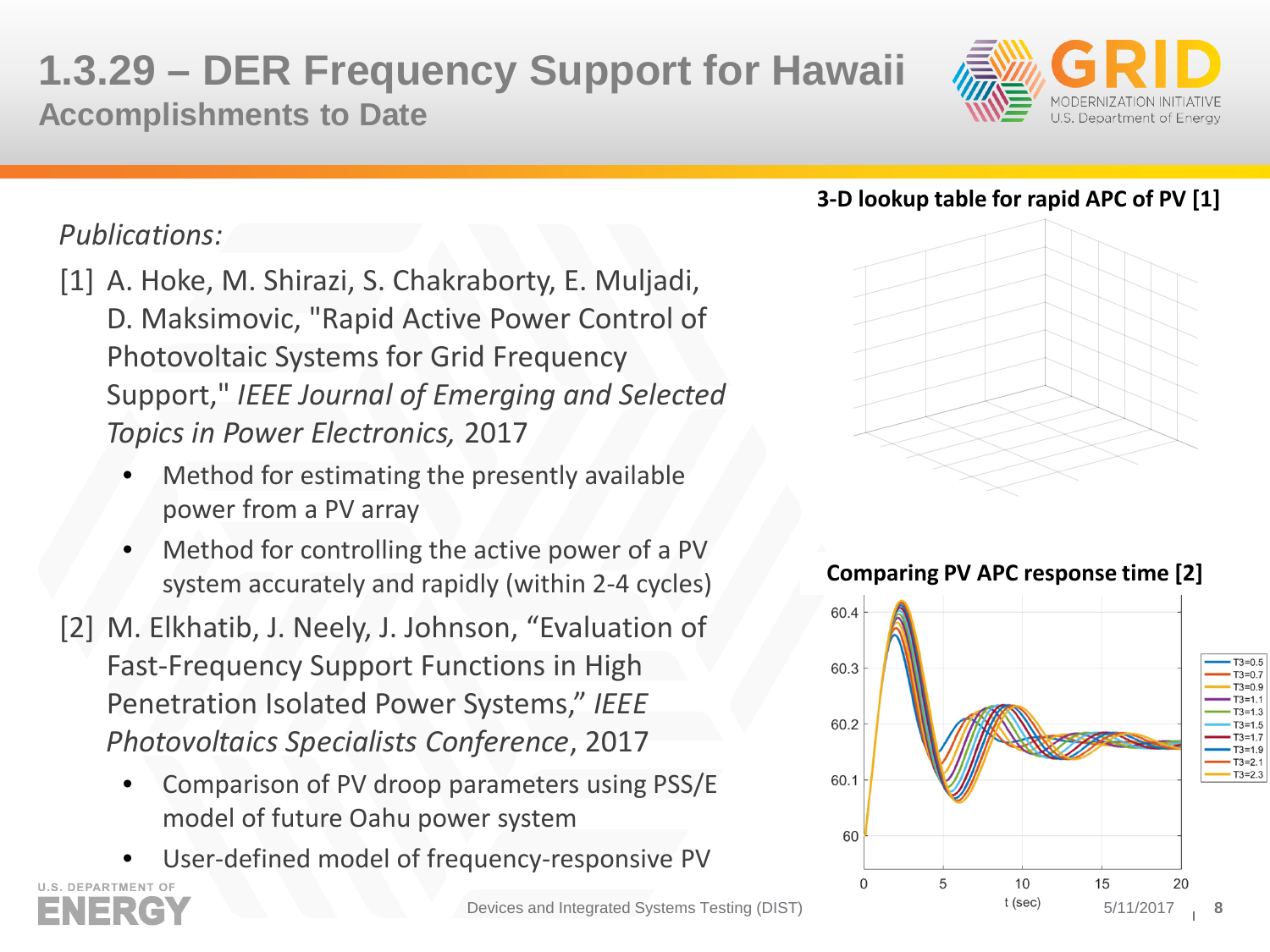

| <b>Recommendation</b>                                                                                                                                               | <b>Response</b>                                                                                                                                                                                                                                                                                            |
|---------------------------------------------------------------------------------------------------------------------------------------------------------------------|------------------------------------------------------------------------------------------------------------------------------------------------------------------------------------------------------------------------------------------------------------------------------------------------------------|
| The ability of PV systems to "ramp up"<br>in response to a contingency needs to<br>be investigated as part of this project<br>and should not be a "long-term goal." | Agreed – that has always been the plan.<br>To clarify, full-scale implementation of<br>upward response from PV is a possible<br>long-term goal, but experiments and<br>simulations of that are core tasks of this<br>project. See publication [1] on previous<br>page, as well as technical detail slides. |
| This should also include<br>understanding the implications<br>between the distribution and<br>transmission systems.                                                 | Agreed. The PHIL simulation platform is<br>specifically designed to validate the<br>ability of real hardware inverters to<br>respond to frequency events in an<br>environment that emulates distribution<br>and transmission system dynamics                                                               |

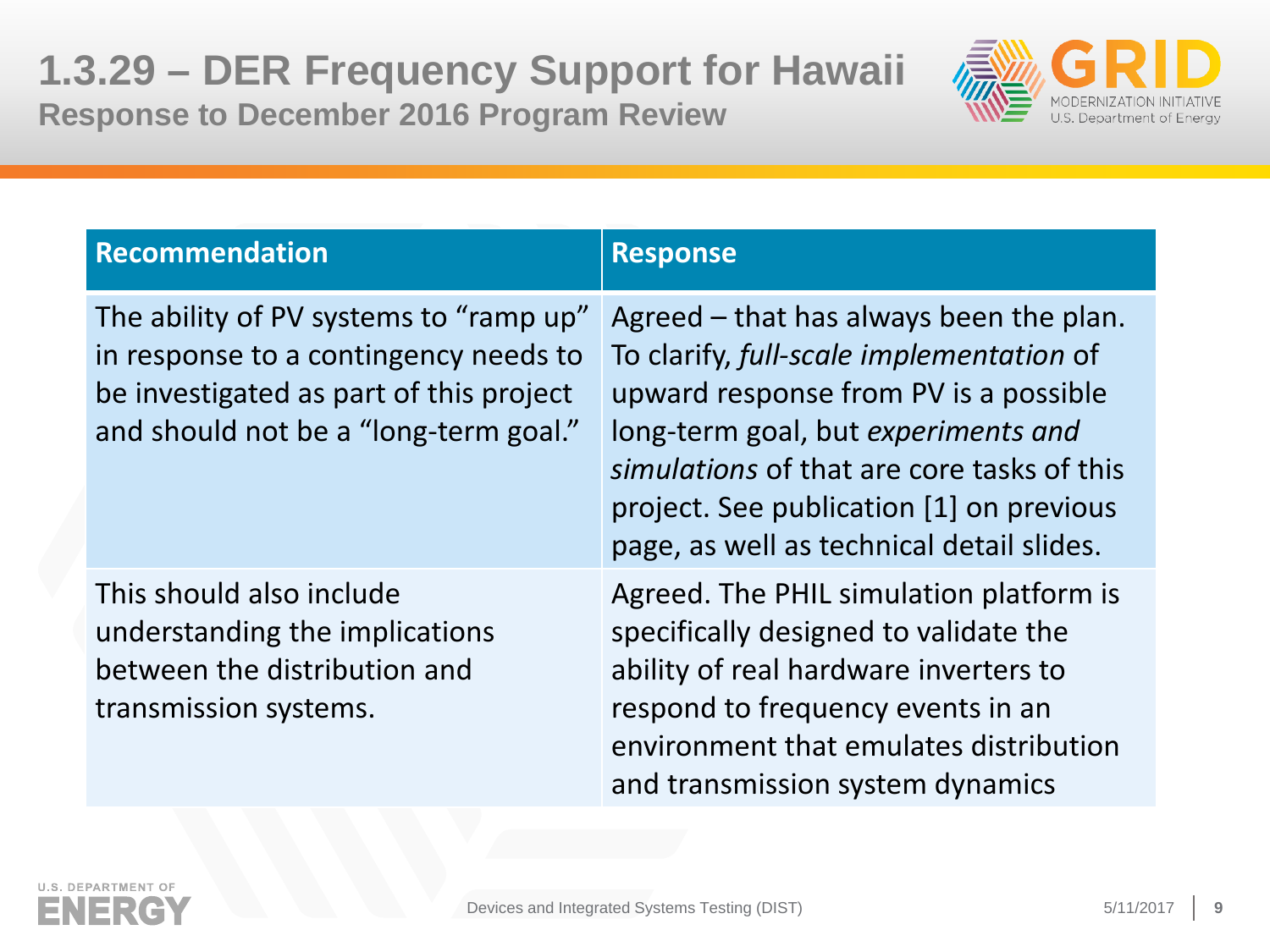## **1.3.29 – DER Frequency Support for Hawaii Project Integration and Collaboration**



- Members of the project team are coordinating with IEEE 1547's work through ACCEL to standardize DER-based grid support functions.
- Because this project aims to develop a new grid service, it requires coordination with GMLC 1.4.2 (Definitions, Standards, and Test Procedures for Grid Services), GMLC 1.4.1 (Interconnection and Interoperability), and GMLC 1.2.3 (Testing Network). Standards gaps identified will be conveyed to 1.4.1.
- Like this project, SuNLaMP project 1583 on Grid-Forming Distributed Inverter Controllers seeks to address the stability of low inertia grids. We are meeting periodically with Brian Johnson to coordinate and seek synergies.

#### *Communications*

- ► Presented at HECO Technical Conference. Attendees included Hawaii PUC, parties to the PUC's DER Docket, Hawaii Smart Inverter Technical Working Group, California IOUs, etc. – October 2016
- ► ISGT Panel Session April 2017



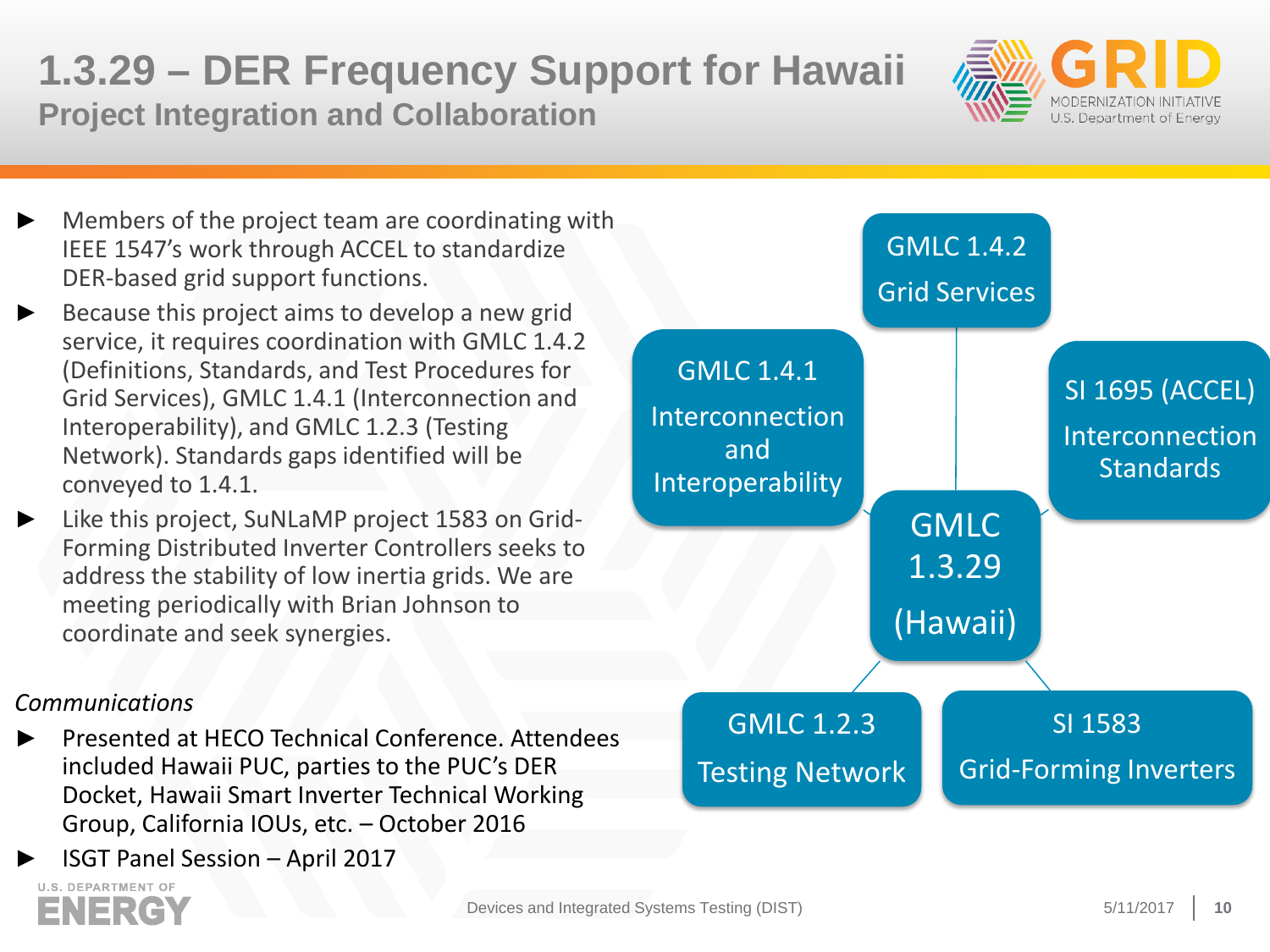# **1.3.29 – DER Frequency Support for Hawaii Next Steps and Future Plans**



*Future activities and impacts:*

- PSS/E investigations:
	- Effect of DER inverter response to transmission faults on frequency stability
	- Grid-forming inverter controls simulation
- Completion of PHIL tests of fast PV and storage-based frequency support (both up and down)
- Parametric comparison of DER-based frequency support using governor-only Oahu model
- *Course correction:* One manufacturer dropped most project support to focus on near-term financial goals. Incorporating new PV and storage inverters as replacements.
- Final report September 2017
	- Summary of project findings, including limitations
	- Recommendations to HECO

#### *Possible additions and expansions:*

- Holistic study of fast frequency support including: loads (DR), EVs, bulk storage and renewables, and conventional generation in addition to DERs.
- Monitoring/visibility of DER reserve capacities for planning and operations
- Expanded investigation and development of DER controls for high-pen grids (e.g. low-SCR stability, DER fault responses)

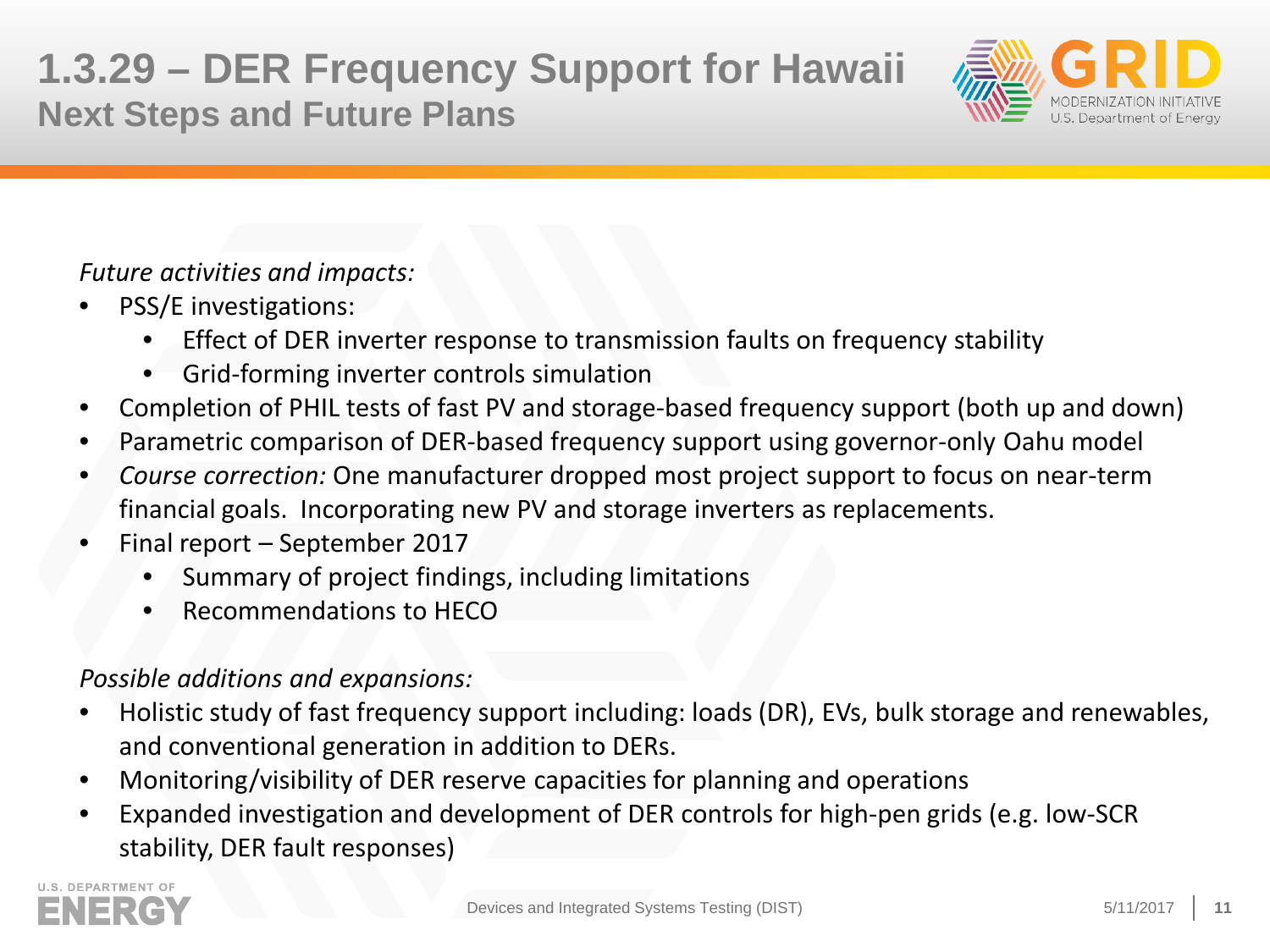

#### *Project summary*

This project is developing and validating a new fast-responding DER service for stabilization of highrenewable grids through simulation, hardware testing, and field demonstration.

#### *Impact highlights*

- Draft IEEE 1547 revision incorporated recommendations from this project
- Developing custom PHIL platform for combined T&D simulation
- HECO intends to modify grid operations based on the findings of this work
- Relevant in Hawaii now, and on mainland U.S. in years to come

## Thank you!

## Questions welcome

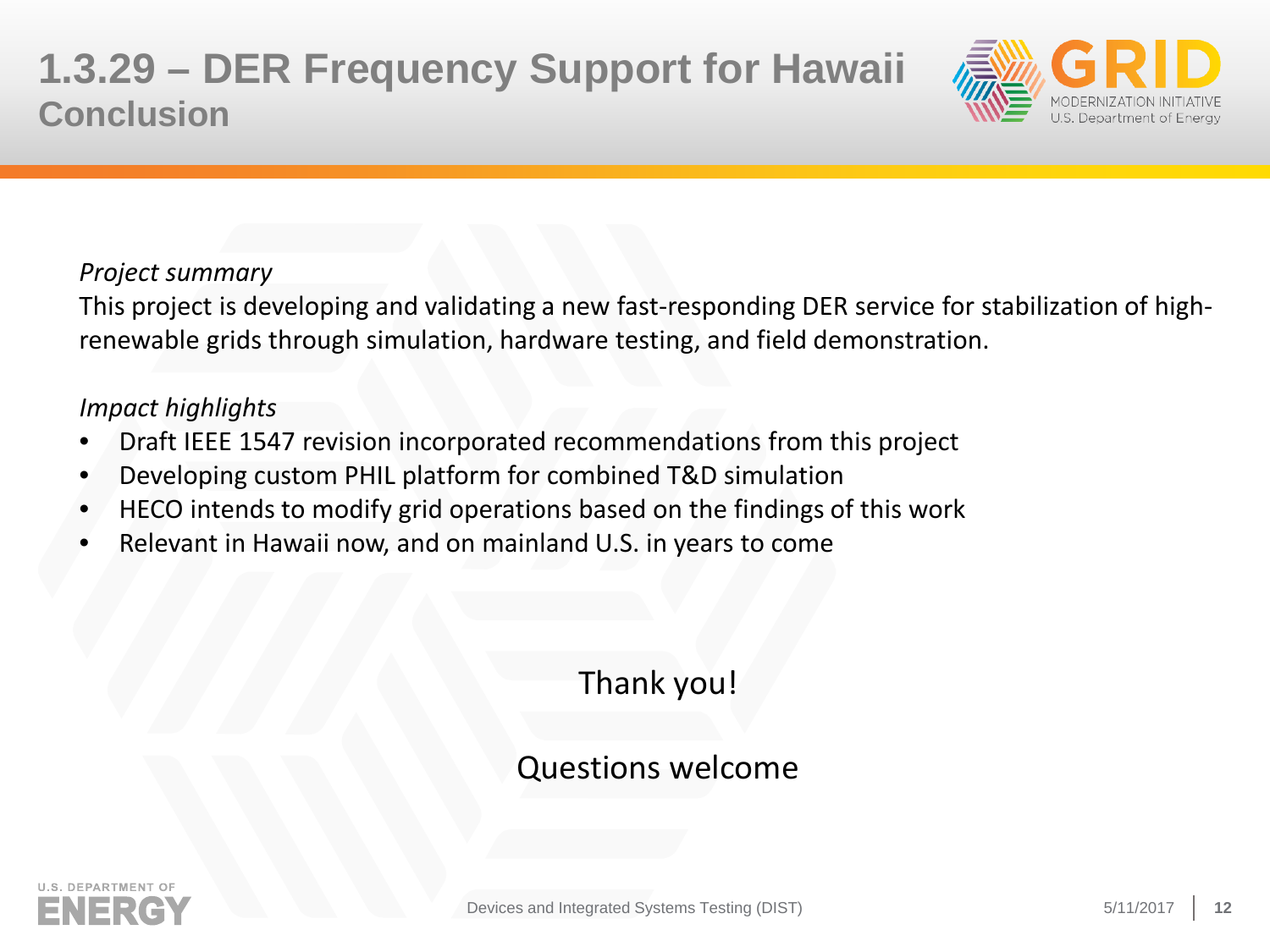## **1.3.29 – DER Frequency Support for Hawaii Technical Details**



Technical backup slides follow

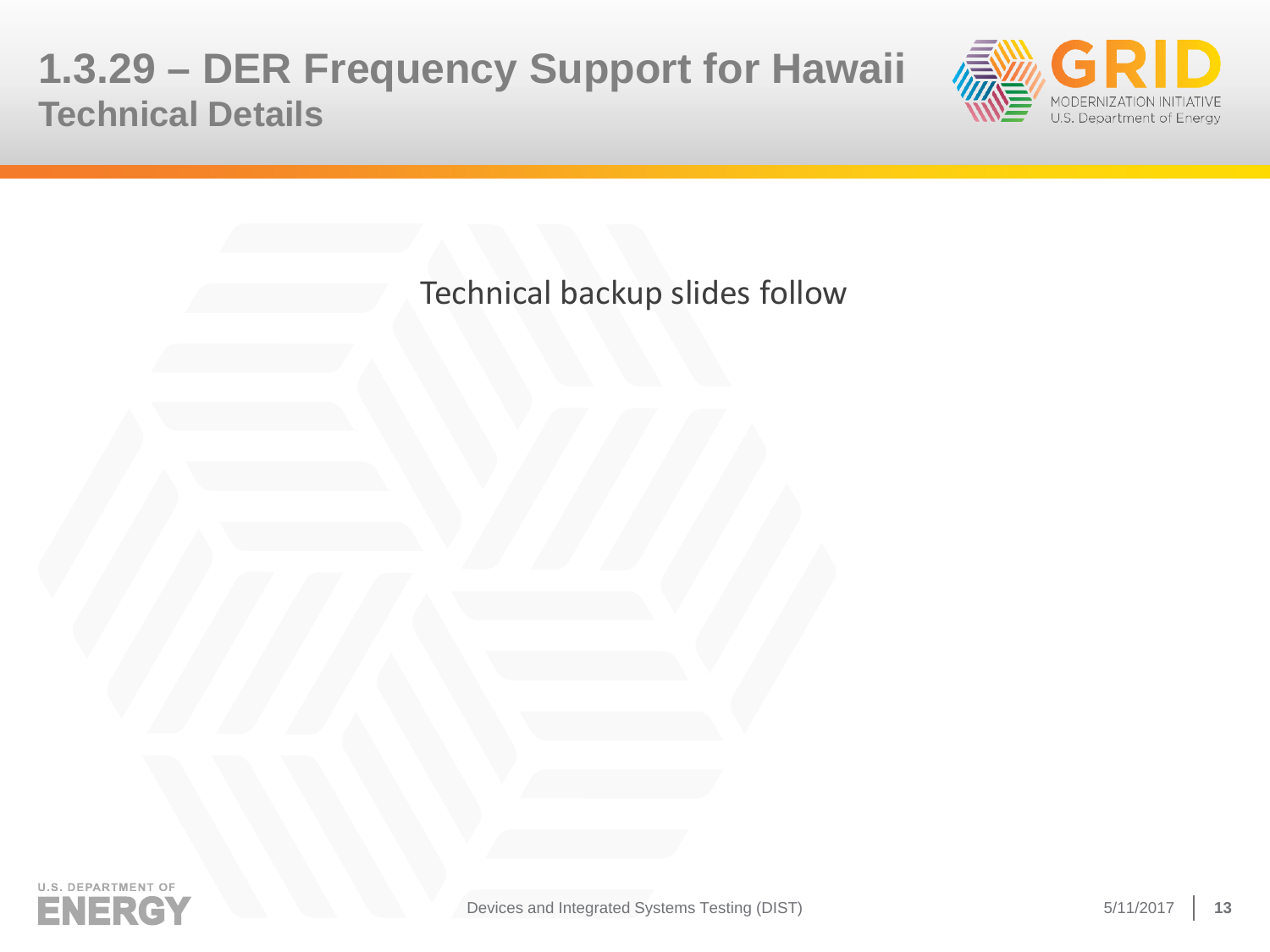# **1.3.29 – DER Frequency Support for Hawaii Underfrequency Event with Varying PV Reserve**



PV-based up-regulation during loss-of-generation contingency: Comparison of amount of Type 3 PV held in reserve. At least 10% reserve is needed to impact load shedding

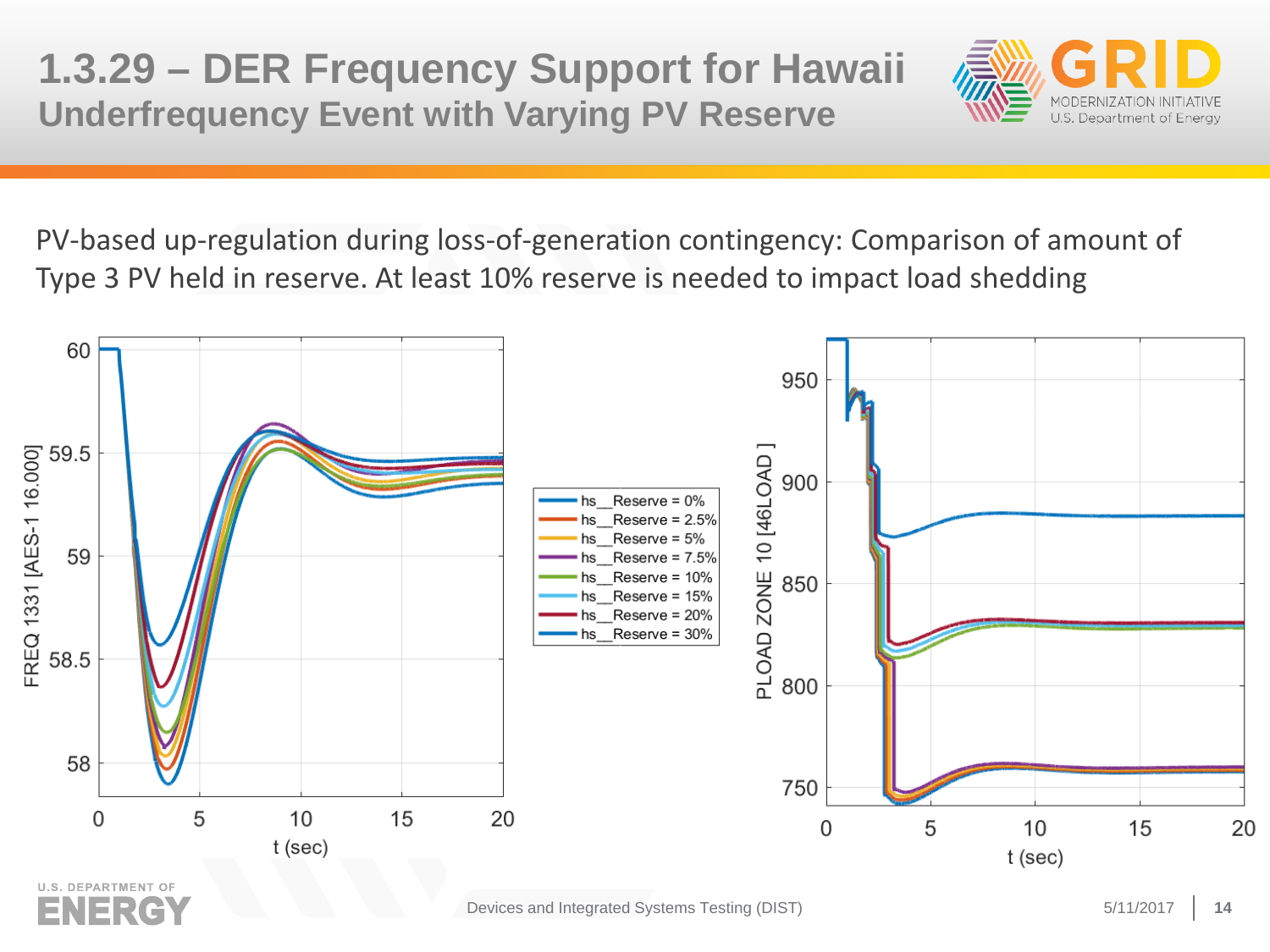**1.3.29 – DER Frequency Support for Hawaii Underfrequency Event with Varying PV Reserve**



PV power during event on previous slide.

Note that current load shedding scheme largely counteracts PV response by shedding PV!



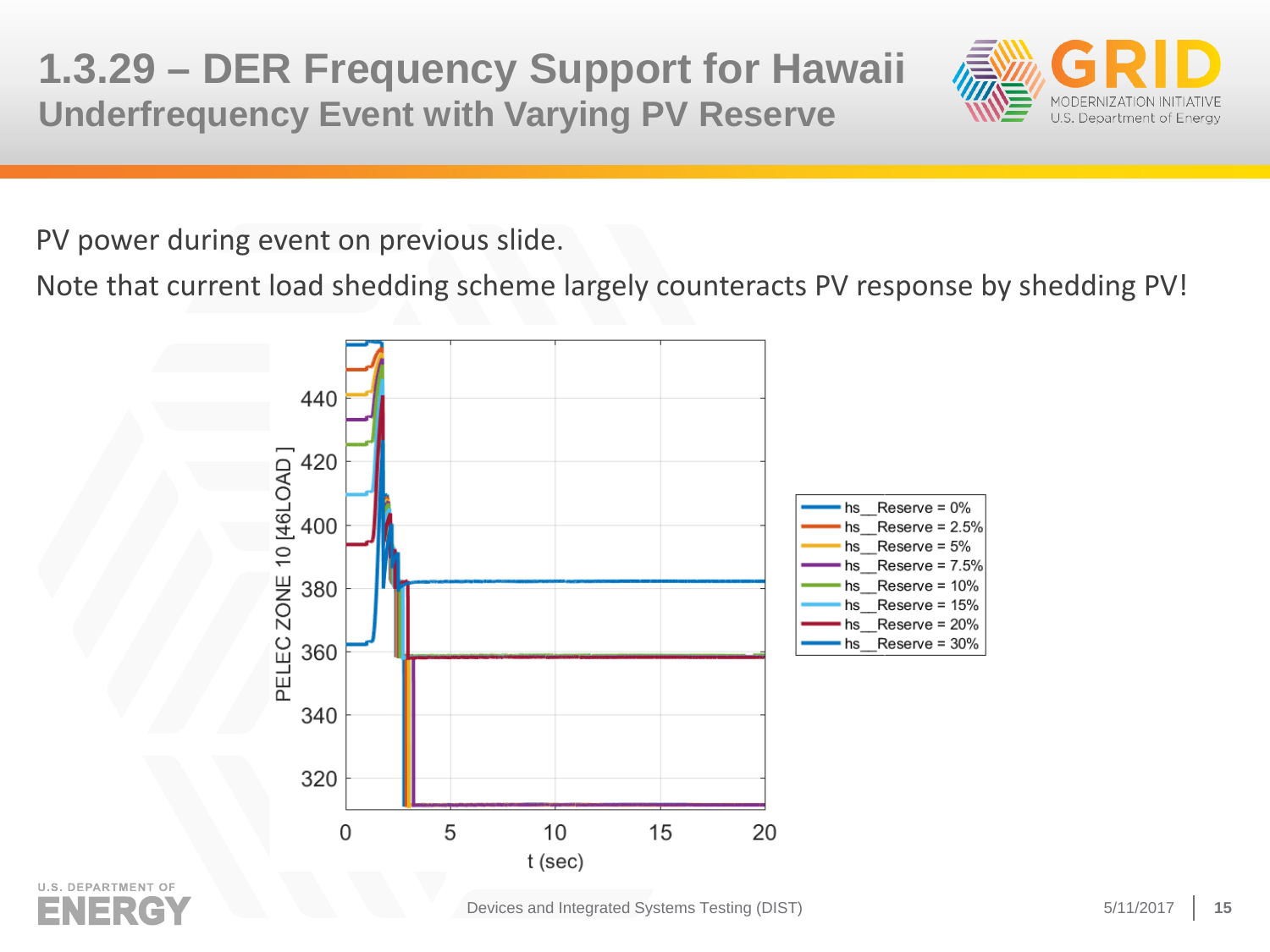# **1.3.29 – DER Frequency Support for Hawaii PHIL Model Overview**



- ►Real-time Oahu frequency dynamic model simulates contingency events
- ►Frequency dynamic model drives frequency of voltage waveforms in distribution system simulation
- ►Hardware inverter is connected to AC supply driven by simulated PCC voltage
- ► Many more inverters simulated with various controls, both on distribution feeder and in bulk system model